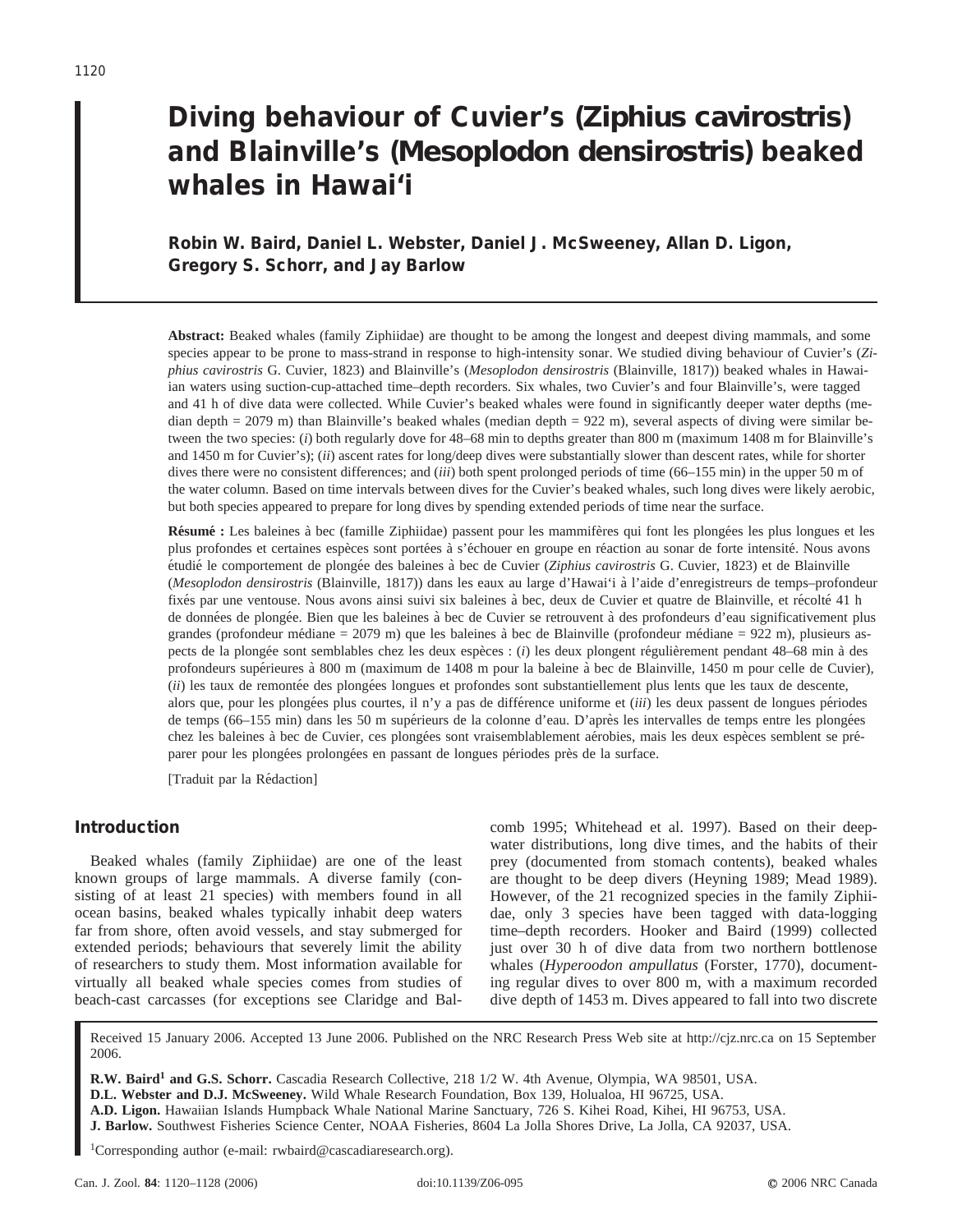categories: short-duration (mean  $= 11.17$  min) shallow dives and long-duration (mean = 36.98 min) deep dives (Hooker and Baird 1999). Dive data have also been collected from Cuvier's beaked whales (*Ziphius cavirostris* G. Cuvier, 1823) and Blainville's beaked whales (*Mesoplodon densirostris* (Blainville, 1817)), but were not reported in detail (Baird et al. 2004; Johnson et al. 2004).

Diving habits of beaked whales are of interest from both a biological and a conservation perspective. Information on diving behaviour can be used to examine habitat use and habitat partitioning, foraging ecology, and diel patterns of behaviour. From a management perspective, two issues are particularly relevant for beaked whales. Animals that spend long periods of time beneath the water's surface are likely to be missed during shipboard or aerial surveys. Without taking diving patterns into account, abundance estimates may be negatively biased (see Barlow 1999), and management decisions based on those estimates may be faulty. In addition, beaked whales appear to be susceptible to impacts from high-intensity sonar (Simmonds and Lopez-Jurado 1991; Frantzis 1998; Balcomb and Claridge 2001; US Department of Commerce and US Navy 2001; Jepson et al. 2003; Fernandez et al. 2005; Cox et al. 2006). In several cases where beaked whales have stranded in association with highintensity sonar, the received sound pressure levels were thought to be lower than levels that would cause direct physical harm. Thus, it seems likely that indirect physical harm may be caused by behavioural reactions to the sounds (Cox et al. 2006). In addition, since sound exposure will vary by depth and topography, the depth at which beaked whales spend their time is important in assessing the risk of exposure to high intensity underwater sounds.

The two primary species involved in the multi-species mass strandings associated with naval activities are Cuvier's beaked whales and Blainville's beaked whales. The purpose of this study was to examine and to compare the diving behaviour and ecology of both species in Hawaiian waters. We also compare diving behaviour of these species with published information from northern bottlenose whales, assess the potential for aerobic versus anaerobic diving, and discuss diving behaviour in relation to potential impacts of high-intensity sonar.

#### **Methods**

Field efforts were undertaken during each year from 2002 through 2005 off the west coast of the island of Hawai'i  $(19^{\circ}-20^{\circ}N, 156^{\circ}W)$ . In the latter part of 2002 and all of 2003, two vessels were operated simultaneously, each independently searching for beaked whales and other species of cetaceans. In 2004 and 2005, a single vessel was used. Two to five observers on each vessel scanned  $360^{\circ}$  and the study area was transited at 15–30 km/h. GPS data were automatically recorded every 5 min. For each encountered group, we recorded species and location, estimated group size, and attempted to obtain photographs both to confirm species and for individual identification. Efforts during 2002 and the early part of 2003 were primarily focused on photo-identification and genetic sampling, and efforts to tag beaked whales were only undertaken during two encounters. During late 2003 and all of 2004 and 2005, all beaked whale groups were approached for tagging.

Tags were the same as those used in several other studies of cetacean diving (e.g., Hooker and Baird 1999; Baird et al. 2001, 2002), which included a Mk8 (in 2002) or Mk9 (in 2003–2005) time–depth recorder (Wildlife Computers, Redmond, Washington), and a VHF radio transmitter (Telonics, Mesa, Arizona, or ATS, Isanti, Minnesota), housed in a custom-made syntactic foam body, and attached to a whale with an 8 cm diameter suction cup. Tags weighed approximately 250 or 450 g for units containing a Mk9 or Mk8 TDR, respectively. Depth was recorded at 1 s intervals with a depth resolution of 1 m.

Tags were deployed by crossbow (RX-150, Barnett International, Odessa, Florida) or a 5.2 m carbon fiber pole. Once whales were tagged, we attempted to follow them using VHF signals and visual observations. Whenever possible, information on location, group size, distance of the nearest neighbor to the tagged animal, speed, and direction of travel were recorded at each surfacing. The timing of respirations, for the calculation of inter-breath intervals, was recorded for individuals that could be tracked using VHF signals. Sex and age of tagged animals were determined based on pigmentation patterns, body scarring, presence or absence of erupted teeth, and body size (Heyning 1989; Mead 1989). Tags were recovered using VHF signals, and data were downloaded to a PC using Mk8Host or Mk9Host (Wildlife Computers). Temperature-related drift in depth values (see Hooker and Baird 2001) were corrected with the program Instrument Helper (Wildlife Computers). Rates of descent and ascent were calculated in two ways: (1) in the top 100 m (to examine near-surface rates, in depths where the lungs should not yet have collapsed and thus gas exchange may still occur; Ridgway and Howard 1979) and (2) to 85% of the maximum depth of each dive (to examine rates over the majority of the dive but excluding periods near the bottom of dives when rates may change greatly as whales begin foraging). Dives were categorized (e.g., inter-ventilation dives) based on duration, maximum depth, dive ''shape'' (e.g., the occurrence of multiple inflections in depth along the bottom part of the dive), and temporal patterning of dives.

Bottom depths at effort and sighting locations were derived by overlaying the point location data on a bathymetric raster surface in ArcGIS<sup>®</sup> version 9.1 (Environmental Systems Research Institute, Inc. 2005). Underlying depth values (in metres) were transferred to point locations using the ''intersect point tool'' in Hawth's analysis tools (Beyer 2004). We used gridded 3 Arc-Second US Coastal Relief Model bathymetry  $({\sim}90 \text{ m}^2)$  from the National Geophysical Data Center (http://www.ngdc.noaa.gov/mgg/coastal/coastal.html).

#### **Results**

#### **Encounters and tag deployments**

Between 2002 and 2005, 128 days (922 h on effort) were spent in the field, covering 13 769 km of trackline in a study area of approximately 5 000 km2 (Table 1, Fig. 1). Beaked whales were encountered 30 times, with 17 sightings of Cuvier's beaked whales, 11 sightings of Blainville's beaked whales, and 2 sightings of unidentified beaked whales. Search effort covered depths from <100 m to almost 5000 m, with approximately 50% of the search effort between 700 and 2300 m in depth (Fig. 2). Cuvier's beaked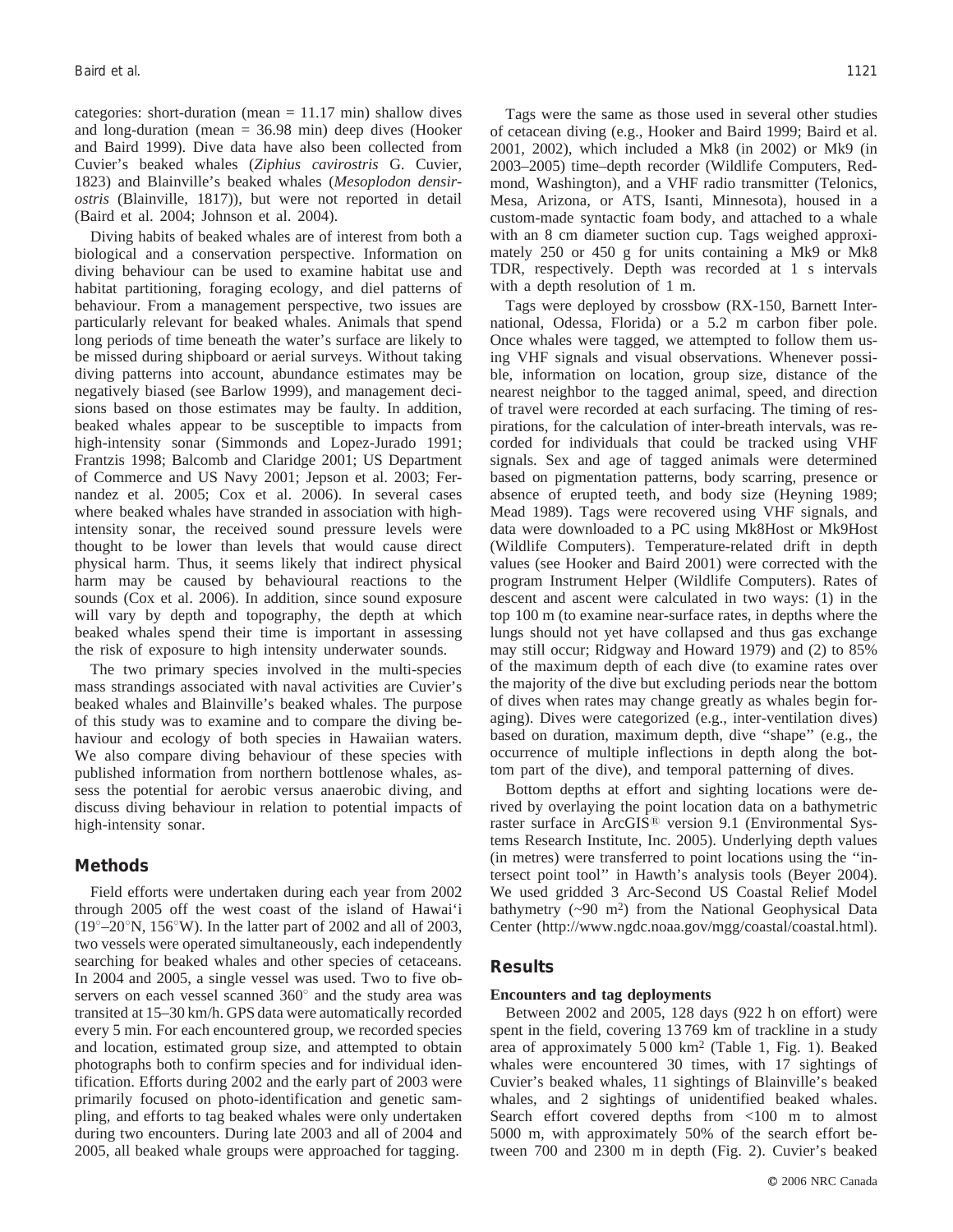| Year  | Dates              | No. of vessel<br>days on water* | No. of kilometres<br>on effort | No. of hours<br>on effort | No. of beaked<br>whale sightings | <b>Vessels</b>                |
|-------|--------------------|---------------------------------|--------------------------------|---------------------------|----------------------------------|-------------------------------|
| 2002  | $3-13$ Apr.        | 10                              | 1089                           | 75                        |                                  | 6.4 m whaler                  |
| 2002  | 24 Sept. $-5$ Oct. | 20                              | 1649                           | 154                       |                                  | $6.4$ and $8.2$ m whalers     |
| 2003  | $4-12$ May         | 15                              | 1791                           | 108                       |                                  | 6.4 m whaler and 18 m striker |
| 2003  | 8-20 Oct.          | 24                              | 2495                           | 173                       | 6                                | 6.4 and 8.2 m whalers         |
| 2004  | 12 Sept. $-9$ Dec. | 42                              | 4656                           | 290                       | 10                               | 8.2 m whaler                  |
| 2005  | 19 Jan. $-5$ Feb.  | 17                              | 2089                           | 122                       |                                  | 8.2 m whaler                  |
| Total |                    | 128                             | 13769                          | 922                       | 30                               |                               |

**Table 1.** Summary of effort, based on three measures, by field project off the island of Hawai'i.

**Note:** Number of beaked whale sightings include both Blainville's beaked whales (*Mesoplodon densirostris*) and Cuvier's beaked whales (*Ziphius cavirostris*), as well as unidentified beaked whales.

\*When two vessels were used simultaneously in 1 day, they are counted as two ''vessel days''.

**Fig. 1.** (A) Study area off the island of Hawai'i showing 2000, 1000, and 500 m depth contours. (B) Tracklines from search effort and sightings of Cuvier's beaked whales, *Ziphius cavirostris* (triangles), Blainville's beaked whales, *Mesoplodon densirostris* (squares), and unidentified beaked whales (diamonds).







documented, and seven individuals were re-sighted for a total of eight re-sighting occasions, all between years.2

Tags were deployed on six individuals: four Blainville's beaked whales and two Cuvier's beaked whales. Although one of the tags from a Cuvier's was not recovered, we followed this individual for 7 h and monitored its surfacing behaviour with signals from the VHF tag. Information on the age and sex of tagged whales is presented in Table 3. During the period that tagged whales were followed, group size for all remained constant.

#### **Dive and respiration data**

#### *Cuvier's beaked whales*

For the Cuvier's beaked whale *Zc*2 (Fig. 3), the time of

<sup>2</sup> Additional photographs are available from opportunistic work by D. McSweeney since 1986 and have produced additional re-sightings of individuals (not included in this study).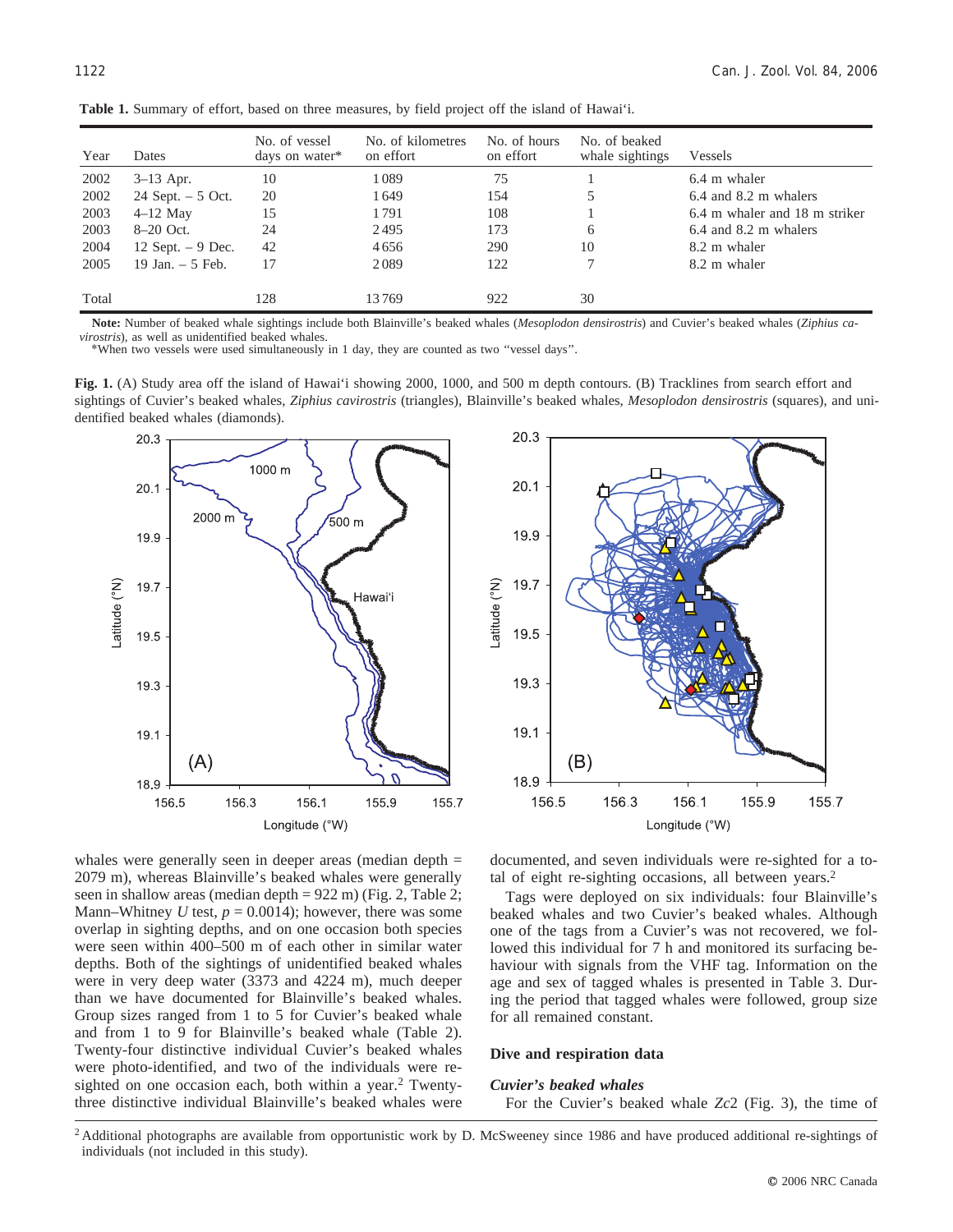| Species (no. of sightings)           | Group size           | Sighting depth (m)        |
|--------------------------------------|----------------------|---------------------------|
| Blainville's beaked whale $(n = 11)$ | $3.6\pm3.0(1-9)$     | $1119 \pm 527$ (633-2050) |
| Cuvier's beaked whale $(n = 17)$     | $2.6 \pm 1.3(1 - 5)$ | $2131\pm 667$ (1381–3655) |

**Table 2.** Sighting characteristics of Blainville's and Cuvier's beaked whales off the island of Hawai'i, April 2002 through February 2005.

**Note:** Values in the last two columns are means  $\pm$  SD, with the range in parentheses.

**Fig. 2.** Boxplot showing depth distributions of effort and sightings of Blainville's beaked whale (*Md*) and Cuvier's beaked whale (*Zc*).



all respirations were recorded and inter-breath intervals were calculated for three consecutive surfacing periods — after a 54.8 min dive, between a 24.9 and a 22.5 min dive, and before a 67.25 min dive. In addition, the number of breaths was recorded following a long dive at approximately 20:06 h. Number of breaths per surfacing period was consistent over the four periods (26, 23, 24, 24). Inter-breath intervals during the three consecutive surfacing periods ranged from 3 to 15 s (mean = 7 s,  $SD = 2.1$  s,  $n = 70$ ). While only long-dive durations are available from the Cuvier's beaked whale (*Zc*1) where the tag was lost, duration and temporal patterning of long dives were similar to *Zc*2. The series of long dives for *Zc*1 included three 20–22 min dives followed by a 68 min dive, four 23–27 min dives followed by an 87 min dive, and three 19–21 min dives, before we left the group.

Based on dive duration, dive depth, dive shape, and temporal patterning (Fig. 3), dives appeared to fall into four distinct categories. Inter-ventilation dives were of short duration  $(3-15 \text{ s})$ , shallow (depths of  $2-3 \text{ m}$ ), had a parabolic shape, and occurred in extended bouts (e.g., 23–26 based on VHF data) in between longer/deeper dives. Two or three ''types'' of longer duration dives were documented that went below 5 m in depth. Long duration (>50 min) and deep (>1000 m, maximum 1450 m) dives were documented, on average, once every 2 h  $(n = 5)$  over the deployment duration). The bottom portion of these dives had occasional repeated inflections in depth (i.e., changes from descent to ascent and back), likely representing prey chases (see Discussion). One to three intermediate duration  $(\sim 20)$ to  $\sim$ 30 min) dives to intermediate depth (292–568 m) were documented in three of the four intervals between the very long duration dives. These dives were ''U-shaped'' in vertical profile (i.e., there were no repeated inflections in depth). In the last interval between long (>50 min) duration dives (see Fig. 3, between 20.14 and 21.19 h), a variety of dive

''types'' were documented. Dives during this period included several series of short duration inter-ventilation dives, three dives between 25 and 35 s in duration (to 7.5– 8.5 m), one dive at 1.23 min in duration to 15.5 m, and four dives from 8.1 to 14.9 min in duration (mean  $=$ 12.7 min), but of extremely shallow depth (3.5–6.5 m). After the last long dive recorded, two dives of intermediate duration (13.8 and 16.9 min) were documented, although the maximum depth of these dives was relatively shallow (69 and 15 m, respectively). All of these dives were relatively flat-bottomed (i.e., there were no large vertical excursions similar to those found in dives >800 m).

Excluding dives <50 m in depth, time intervals between dives ranged from 2.28 to 65.15 min (mean  $= 8.3$  min, SD  $=$ 17.9 min,  $n = 12$ ). All but one of these intervals was  $\leq 5.1$  min in duration; excluding the longest interval, the range was 2.28–5.05 min (mean = 3.14 min, SD = 0.83 min, *n* = 11). The time interval between dives (excluding the 65.15 min interval) was regressed against dive duration for both the following and preceding time intervals. There was no relationship between the dive duration and the time interval following the dive  $(r^2 = 0.02, p = 0.66)$ , although there was a relationship between the dive duration and the preceding time interval ( $r^2 = 0.49$ ,  $p = 0.017$ ).

Based on bottom depth during the period when the Cuvier's beaked whale was tagged and followed (~2900 m), the first and second deep (>800 m) dives were to mid-water. For dives >800 m, descent rates to 85% of the maximum depth were significantly greater than ascent rates (Mann–Whitney *U* test,  $p = 0.012$ , with a mean ratio of descent/ascent rates of 1.95. In the top 100 m of the water for these dives, the rates were not significantly different (Mann–Whitney *U* test,  $p = 0.66$ ), and the mean ratio of descent/ascent rates was 0.85 (Table 4). For dives between 100 and 600 m in depth, the differences between descent and ascent rates were lower (Table 4) and not statistically significant (Mann– Whitney *U* test,  $p = 0.69$  to 85% of maximum depth,  $p =$ 0.57 in top 100 m). The proportion of time spent at different depths in the water column varied between day and night, although this difference was due to one extended period (66 min) when the whale did not dive below 50 m.

#### *Blainville's beaked whales*

Thirty-one hours of dive data were obtained from the four Blainville's beaked whales (Figs. 3, 4). Detailed respiration data were recorded for one individual based on VHF signals (*Md*2). The number of breaths for each surfacing period was recorded continuously for 4.3 h and the timing of all breaths was recorded (for calculation of inter-breath intervals) for an additional 0.83 h, representing all 19 surfacing periods in between dives. The number of breaths per surfacing series ranged from 3 to 41 (mean = 18,  $SD = 11.3$ ,  $n = 19$  series). However, the two series preceding the two deep (>800 m)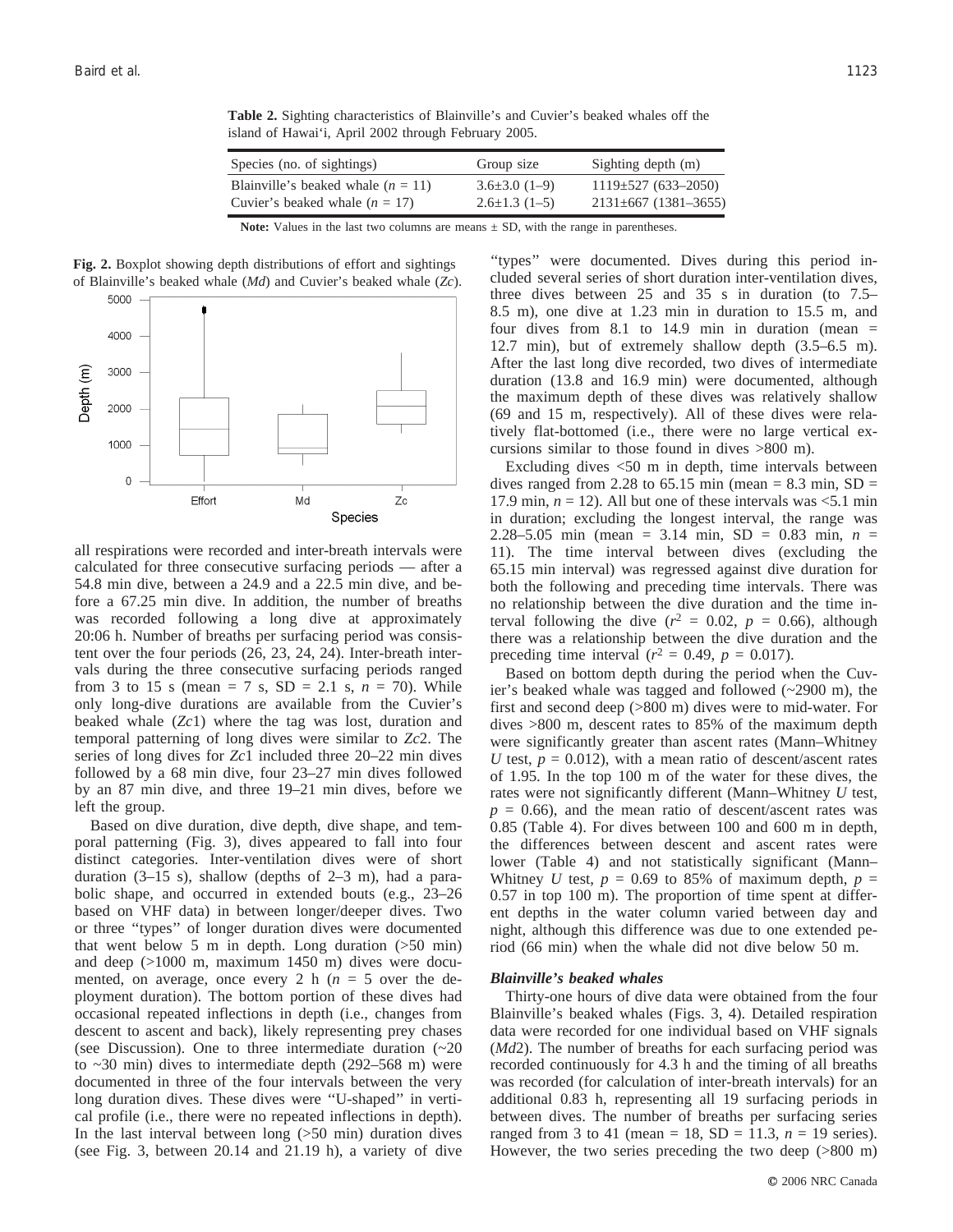|         |                                            | Table 3. Details of tag attachments on Blainville's and Cuvier's beaked whales off the island of Hawai'i. |                        |       |                                              |                                           |                                 |                           |
|---------|--------------------------------------------|-----------------------------------------------------------------------------------------------------------|------------------------|-------|----------------------------------------------|-------------------------------------------|---------------------------------|---------------------------|
| Tag No. | Species                                    | Date                                                                                                      | Time tag on<br>(hh.hh) |       | Time tag off Tag duration<br>(hh.hh) (hh.hh) | after tagging (h.hh)<br>Duration followed | Age and sex                     | Group size<br>when tagged |
|         | slainville's                               | 24 Sept. 2002                                                                                             | 14.19                  | 16.28 | 2.09                                         | 1.58                                      | Adult male                      |                           |
| M       | Blainville's                               | 15 Sept. 2004                                                                                             | 0.32                   | 15.7  | 5.38                                         | 5.38                                      | Adult female (with young calf)  |                           |
| ЛdЗ     | Blainville's                               | 27 Sept. 2004                                                                                             | 1.37                   | 9.98  | 22.61                                        |                                           | Large sub-adult or adult female |                           |
|         | slainville's                               | 23 Nov. 2004                                                                                              | 8.67                   | 9.95  | 1.28                                         | 0.98                                      | uvenile $(1-2$ years old?)      |                           |
| Zcl     | Juvier's                                   | 27 Sept. 2002                                                                                             |                        |       |                                              |                                           | <b>Adult</b> female             |                           |
| Zc2     | Cuvier's                                   | 28 Nov. 2004                                                                                              | 13.08                  | 22.83 | 9.75                                         |                                           | Adult female                    |                           |
|         | *Tag not recovered, respiration data only. |                                                                                                           |                        |       |                                              |                                           |                                 |                           |

**Fig. 3.** Depth data from a 22.6 h deployment on a Blainville's beaked whale (A and B, tag number *Md*3) between 27 and 28 Sept. 2004 (time of sunset 18.25 h, time of sunrise 6.23 h) and from a 9.75 h deployment on a Cuvier's beaked whale (C, tag number *Zc*2) on 28 Nov. 2004 (time of sunset 17.73 h). The approximate point when percussive behaviour by an adult male Cuvier's beaked whale, associated with the tagged animal, was observed is indicated by an arrow. All graphs shown to same scale.



dives had the largest number of breaths (41 and 38). The number of breaths following the first long dive was 35. The second long dive was followed by a series of 15 breaths, a short (2 min 54 s) dive to 15 m depth, and another series of 17 breaths. Inter-breath intervals were calculated for all breaths within five surfacing periods and ranged from 5 to 42 s (mean = 10.9 s,  $SD = 5.51$  s,  $n = 71$ ).

Based on dive depth, dive duration, and temporal patterning, three or four types of dives are apparent. Inter-ventilation dives were typically only to 2–4 m depth. A total of 144 complete dives *‡*5 m in depth were documented. As expected, there was a strong positive relationship between dive depth and duration (regression,  $r^2 = 0.92$ ,  $p < 0.001$ ). Dives between 6 and 300 m in depth appear to comprise two dive types: (1) dives <50 m in depth with no strong relationship between depth and either ascent (regression,  $r^2 =$ 0.053,  $p = 0.024$ ) or descent (regression,  $r^2 = 0.0007$ ,  $p =$ 0.80) rates and (2) dives  $>50$  m in depth with strong positive relationships between depth and descent (regression,  $r^2$  = 0.55,  $p < 0.001$ ) and ascent (regression,  $r^2 = 0.63$ ,  $p <$ 0.001) rates. Deep (>800 m) dives were recorded approximately once every 2 h. Maximum dive depth recorded for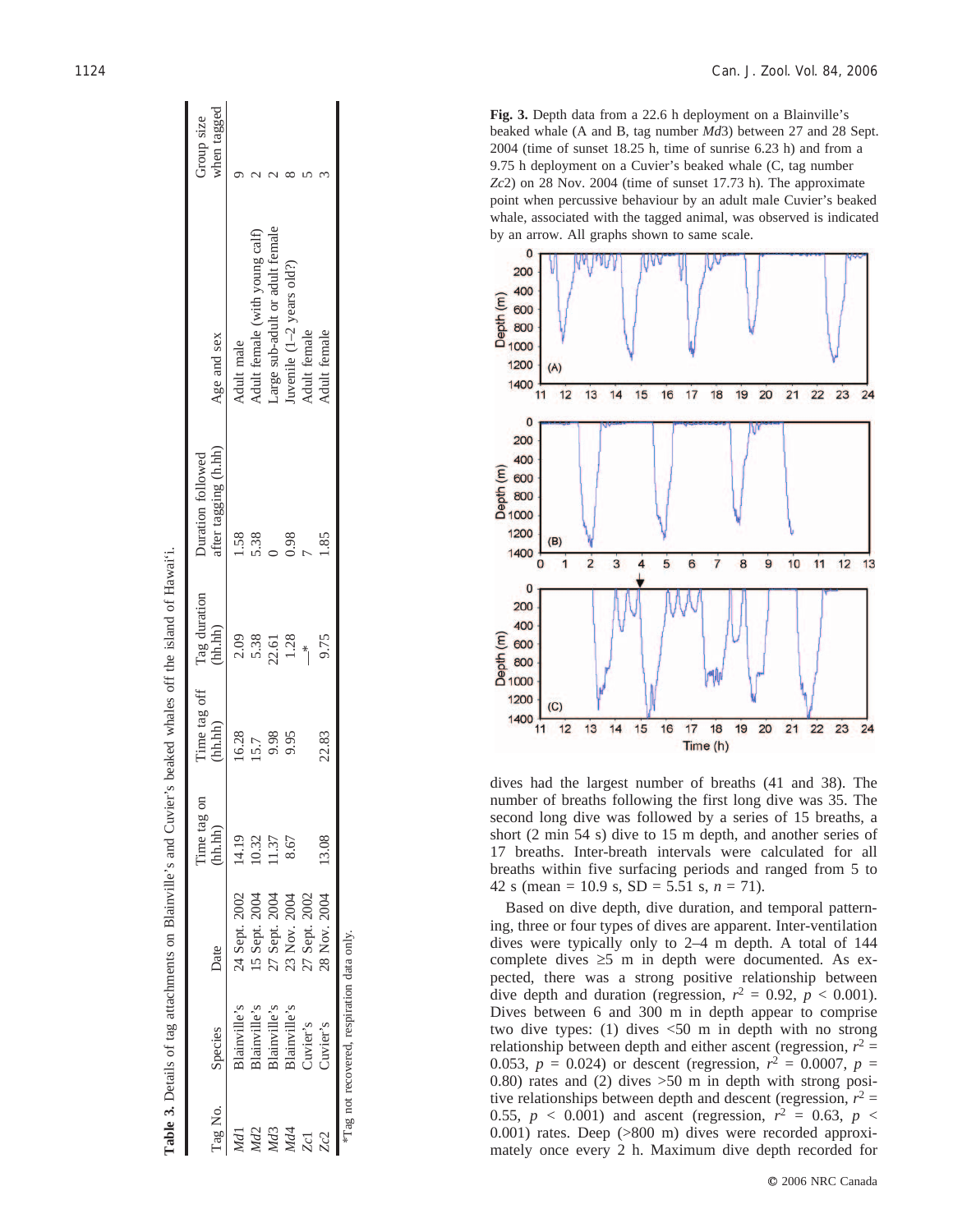|          | <b>Table 4.</b> Rates (mean $\pm$ SD; m/s) of descent and ascent of Blainville's and Cuvier's beaked whales tagged off the island of Hawai'i.<br>Dives $>800$ m       |                                                                         |                 |                                  | Dives 100-600 m |                                                                                                                     |                 |                                 | No. of dives |  |
|----------|-----------------------------------------------------------------------------------------------------------------------------------------------------------------------|-------------------------------------------------------------------------|-----------------|----------------------------------|-----------------|---------------------------------------------------------------------------------------------------------------------|-----------------|---------------------------------|--------------|--|
| х°<br>Мо | maximum depth                                                                                                                                                         | Descent to 85% of Ascent from 85% Descent in<br>maximum depth top 100 m |                 | top $100 \text{ m}$<br>Ascent in | maximum depth   | of maximum depth top 100 m top 100 m $>800$ m $100-600$ m<br>Descent to 85% of Ascent from 85% Descent in Ascent in |                 |                                 |              |  |
| Md2      | $1.48 + 0.01$                                                                                                                                                         | $1.24 \pm 0.17$                                                         | $.48 + 0.02$    | $1.44 \pm 0.07$                  | $0.44 + 0.07$   | $0.47 + 0.03$                                                                                                       |                 | $0.45 \pm 0.09$ 0.47 $\pm 0.29$ |              |  |
| VId3     | $1.26 + 0.24$                                                                                                                                                         | $0.80 + 0.16$                                                           | $.41 \pm 0.41$  | $1.12 + 0.27$                    | $0.61 \pm 0.21$ | $0.69 + 0.21$                                                                                                       | $0.76 \pm 0.35$ | $0.71 + 0.20$                   |              |  |
| Zc2      | $1.29 + 0.29$                                                                                                                                                         | $0.66 \pm 0.16$                                                         | $1.73 \pm 0.40$ | $2.01 \pm 0.33$                  | $0.90 + 0.72$   | $0.73 + 0.21$                                                                                                       | $1.21 \pm 0.70$ | $0.89 + 0.41$                   |              |  |
|          | Note: Information presented only for those individuals with both shallow and complete deep dive records.<br>*Tag numbers correspond to individuals listed in Table 3. |                                                                         |                 |                                  |                 |                                                                                                                     |                 |                                 |              |  |

Table 4. Rates (mean  $\pm$  SD; m/s) of descent and ascent of Blainville's and Cuvier's beaked whales tagged off the island of Hawai'i

beaked whales. (A) A 2.09 h deployment on an adult male (24 Sept. 2002, tag *Md*1); (B) a 5.38 h deployment on an adult female with young calf (15 Sept. 2004, tag *Md*2); (C) a 1.28 h deployment on a juvenile (23 Nov. 2004, tag *Md*4). All graphs shown to same scale (though note difference in scale from Fig. 3). 200 400 Depth (m) 600 800 1000

**Fig. 4.** Depth data from three tag deployments on Blainville's



a Blainville's beaked whale was 1408 m (Table 5), from the female (*Md*2) accompanied by a calf estimated to be less than a couple of months old (based on the lack of scarring, body size relative to the female, and presence of faint fetal folds). This pair of whales was tracked for the entire duration of tag attachment (5.38 h), and there were no signs of the calf at the surface during the female's long dives. Based on bottom depth when first tagged and when last seen (~2000 m), both of the deep dives for *Md* 2 were to mid-water. Two of the tagged whales (*Md*1, *Md*3) likely dove to or close to the bottom on deep (>800 m) dives, based on the timing of the dives relative to bottom depth.

Time intervals between dives were calculated excluding dives <50 m. Time intervals ranged from 2.6 to 35.5 min  $(\text{mean} = 14.3 \text{ min}, SD = 10.1 \text{ min}, n = 9) \text{ for } Md2$ , whereas time intervals ranged from  $1.58$  to  $154$  min (mean = 23.6 min, SD = 41.7 min, *n* = 28) for *Md*3. There was no significant relationship between dive duration and time intervals between dives for either the interval preceding (regression,  $r^2 = 0.01$ ,  $p = 0.82$ ) or following ( $r^2 = 0.13$ ,  $p =$ 0.34) dives for *Md*2; however, there was a relationship between the dive duration and the interval preceding the dive (regression,  $r^2 = 0.42$ ,  $p < 0.001$ ), though not for the interval following the dive ( $r^2 = 0.02$ ,  $p = 0.46$ ), for *Md*3.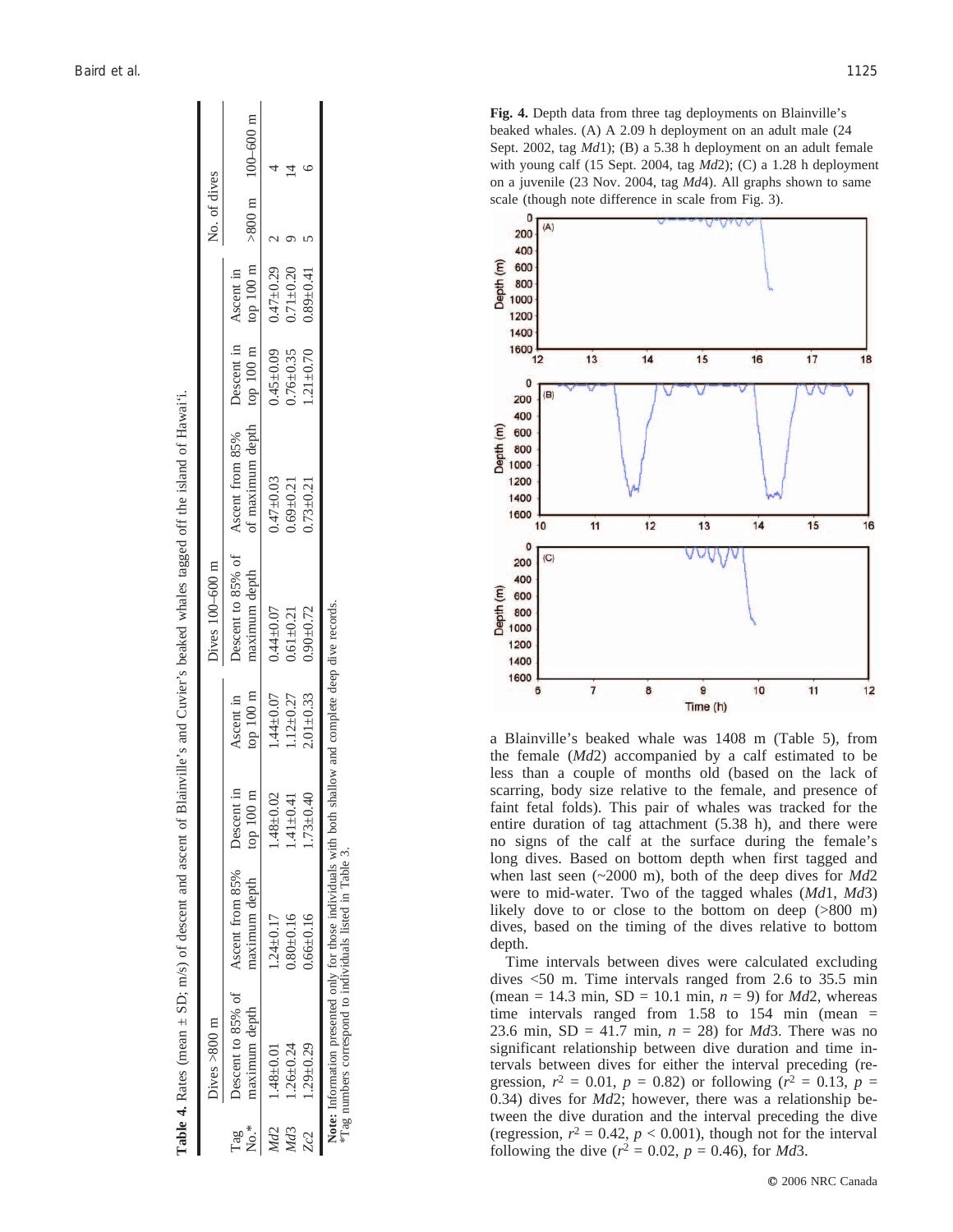| Tag No.* | Depth when<br>first tagged (m) | Depth when<br>last seen $(m)$ | Maximum dive<br>depth(m) | No. of dives<br>$>800$ m | No. of dives<br>$>800 \; \mathrm{m/h}$ | Longest time<br>$< 50$ m (min) | Maximum dive<br>duration (min) |
|----------|--------------------------------|-------------------------------|--------------------------|--------------------------|----------------------------------------|--------------------------------|--------------------------------|
| Md1      | 692                            | 914                           | $890^{\dagger}$          |                          | 0.48                                   | 48.1                           | $>13.58^{\dagger}$             |
| Md2      | 2003                           | 3004                          | 1408                     |                          | 0.37                                   | 39.0                           | 48.36                          |
| Md3      | 1047                           | 1047                          | 1333                     | Q                        | 0.40                                   | 155.4                          | 54.06                          |
| Md4      | 2043                           | 1806                          | $>938$ †                 |                          | 0.78                                   | 6.0                            | $>14.53^{\dagger}$             |
| Zc2      | 2849                           | 2667                          | 1450                     |                          | 0.51                                   | 66.2                           | 68.7                           |

**Table 5.** Details on bottom depth, maximum dive depth and duration, dive rates, and longest period of time spent <50 m in depth for Blainville's and Cuvier's beaked whales off the island of Hawai'i.

\*Tag numbers correspond to individuals listed in Table 3.

<sup>†</sup>Tag off during dive.

Despite similar maximum dive depths as the Cuvier's beaked whale, in general the Blainville's beaked whales spent more time in the upper portion of the water column. Proportion of time at depth differed between day and night, with more time spent in near-surface waters at night. For dives >800 m, descent rates to 85% of the maximum depth were significantly greater than ascent rates (Mann–Whitney *U* test,  $p = 0.0025$ , with a mean ratio of descent/ascent of 1.38. There was no significant difference in descent and ascent rates in the top 100 m for dives >800 m (Mann–Whitney *U* test,  $p = 0.12$  or for dives of 100–600 m in depth (Mann–Whitney  $U$  tests,  $p = 0.26$  to 85% of maximum depth,  $p = 0.66$  in top 100 m).

## **Discussion**

Both Cuvier's and Blainville's beaked whales were encountered in deep waters off the west coast of the island of Hawai'i, although encounter rates were extremely low with only 17 and 11 sightings of the two species, respectively, in 922 h of search effort (one Cuvier's sighting every 54 h, one Blainville's sighting every 83.8 h). For comparison, MacLeod and Zuur (2005) reported an encounter rate of Blainville's beaked whales off Great Abaco in the Bahamas of one group every 12.7 h of search effort, with similar survey conditions. Despite low encounter rates in our study, high between-year re-sighting rates of individual Blainville's beaked whales (7 of 23 photo-identified individuals were seen in >1 year) suggest the existence of a resident population.

Blainville's beaked whales were typically sighted in shallower water than Cuvier's beaked whales (Fig. 2, Table 2), and dive profiles (see below) suggest that both species were using these areas for foraging. Both Cuvier's and Blainville's beaked whales regularly dove to depths >800 m, with a maximum recorded dive depth of 1408 m for a Blainville's beaked whale and 1450 m for a Cuvier's beaked whale. Diving behaviour for these species was similar to the diving behaviour documented for northern bottlenose whales (Hooker and Baird 1999), suggesting that such extreme diving behaviour may be typical for the family Ziphiidae. When it is impossible to sample lactic acid buildup or blood oxygen concentrations, assessments of whether dives are aerobic or anaerobic can be done by examining the relationship between the dive duration and the duration of the following surface interval. The number of breaths within a surface interval, as well as its duration, should be indicators of gas exchange and recovery from long dives. In theory, gas exchange could be increased through an increase in tidal volume, although there is relatively little scope for increase in beaked whales (Slijper 1976), and at least for gray whales, *Eschrichtius robustus* (Lilljeborg, 1861), tidal volume is relatively constant between breaths (J. Sumich, personal communication). For the Cuvier's beaked whale, the number of breaths immediately following a long (54.8 min) dive was similar (26 breaths) to the number following shorter (24.9 and 22.5 min) dives (23 and 24 breaths, respectively). Based on the time intervals between dives for the Cuvier's beaked whale, we infer that long dives were aerobic (i.e., there were no extended time intervals following longer dives), although time intervals prior to long dives were extended in duration, suggesting that the animals prepare for longer dives by spending more time near the surface. For Blainville's beaked whales, increased number of respirations before and after very long dives both suggest a recovery period after and a preparatory period before long dives. While there was no significant relationship between the dive duration and the time interval after long dives, for one of the two Blainville's beaked whales there was a positive relationship between the dive duration and the time interval preceding the dive, again suggesting a preparatory period before long dives.

For the two whales (one of each species) where tags remained attached into the night, there was no evidence of obvious differences in maximum dive depths between day and night, suggesting that their prey are likely not vertically migrating, which again is similar to the findings for northern bottlenose whales (Hooker and Baird 1999). Both individuals did spend more time above 50 m in depth at night. Little is known of the diet of Blainville's beaked whales, but they are thought to feed on squid and fish typically found between 200 and 2000 m, while Cuvier's beaked whales feed primarily on squid found in the same depth range (MacLeod et al. 2003). Foraging likely occurs primarily on the deepest dives, based both on dive shape and results of a study on echolocation use by depth in these species (Johnson et al. 2004), and may occur in mid-water, rather than only at or near the bottom as suggested by MacLeod et al. (2003).

For dives >800 m for both species, overall descent rates were faster than ascent rates (to/from 85% of maximum depth of each dive); for flat-bottomed dives between 100 and 600 m, descent and ascent rates were similar, but much lower than for the >800 m dives (Table 4). Hooker and Baird (1999) reported similar findings for northern bottlenose whales. They further showed that ascent rates on deep dives slowed as the whales approached the surface and sug-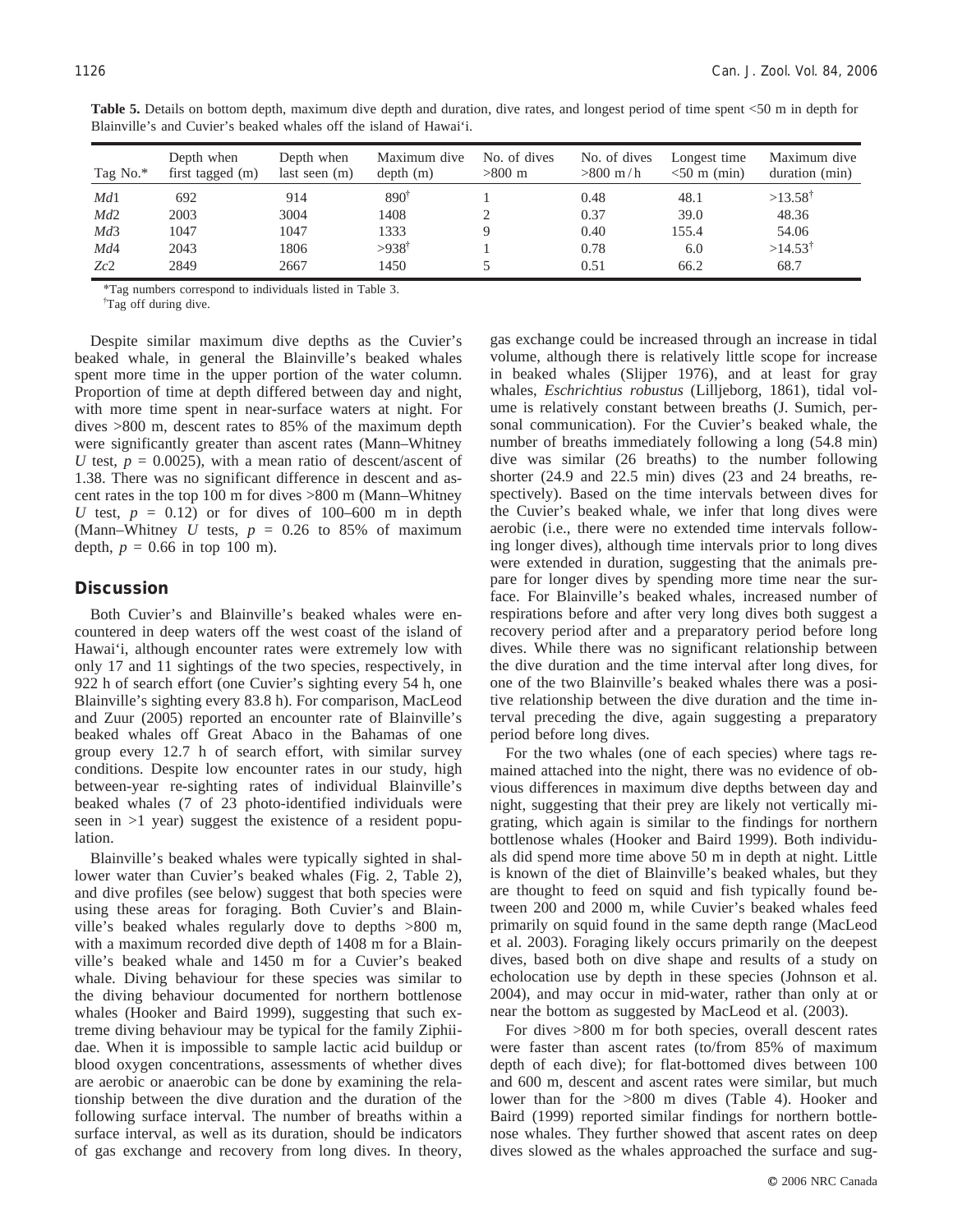gested that the decrease in ascent rate might be a response to the higher relative pressure changes in the upper portions of the water column (Hooker and Baird 1999). No similar decrease in ascent rates in the top 100 m were found for Cuvier's or Blainville's beaked whales in this study (Table 4). In fact, ascent rates in the top 100 m, from deep (>800 m) dives, were consistently greater than the overall ascent rates (from 85% of the maximum dive depth) for these dives.

Cox et al. (2006) outlined several scenarios whereby behavioural responses by beaked whales to high-intensity sounds could lead to tissue damage and possibly death. These include surfacing excessively fast, causing gas bubble formation (see Fernandez et al. 2005); staying at the water's surface for too long, if tissues are supersaturated with nitrogen; diving prematurely, if whales spend extended periods at the surface to eliminate nitrogen; or staying at depth for too long, forcing an overly rapid ascent. We found slow ascent rates from dives >800 m and the existence of prolonged periods of time (66–155 min) spent in the upper 50 m of the water column for both Cuvier's and Blainville's beaked whales, the two species involved in mass strandings in relation to naval sonar. We suggest that the frequent extremely long dives push the animals' physiological limits, resulting in such behavioural mechanisms (slow ascent rates and prolonged periods of time at the surface to purge excess dissolved nitrogen in their tissues) to compensate. Indirect physical harm from surfacing excessively fast, or premature dives, seem most plausible as mechanisms for beaked whale mass strandings in relation to high-intensity sonar. Only a small number of individuals have been tagged, however, for relatively short periods and these represent only a subset of age and sex classes. Further deployments of tags are necessary to assess how typical these patterns of diving are, and what the implications of such diving behaviour is, to impacts of naval sonars.

#### **Acknowledgements**

We thank La'Ren Antoine, Erin Ashe, Mark Deakos, Annie Douglas, Mike Heithaus, Leigh Hickmott, Robin Perrtree, Kalyn Quintin, and Michael Richlen for help in the field. Jeremy Davies produced depth values from our sighting and effort location data. Funding for efforts in 2003–2005 was primarily from the National Marine Fisheries Service, Southwest Fisheries Science Center (SWFSC), and the US Navy. A grant from the M.R. & Evelyn Hudson Foundation in 2004 was also crucial for field activities, and support from the Scripps Institution of Oceanography was also helpful. Funding for efforts in 2002 was from the Wild Whale Research Foundation, which also provided vessel support in all years. John Durban provided helpful comments on photographs used to estimate the age of tagged whales and companions to tagged whales, and we also thank Paul Jepson for helpful discussions on diving physiology. John Calambokidis, Annie Douglas, Megan Ferguson, and two anonymous reviewers provided helpful comments on the manuscript. This research was undertaken under the authority of National Marine Fisheries Service Scientific Research permit No. 731–1509 (issued to R.W.B.) and 774 (issued to SWFSC).

#### **References**

- Baird, R.W., Ligon, A.D., Hooker, S.K., and Gorgone, A.M. 2001. Subsurface and nighttime behaviour of pantropical spotted dolphins in Hawai'i. Can. J. Zool. **79**: 988–996. doi:10.1139/cjz-79-6-988.
- Baird, R.W., Borsani, J.F., Hanson, M.B., and Tyack, P.L. 2002. Diving and night-time behavior of long-finned pilot whales in the Ligurian Sea. Mar. Ecol. Prog. Ser. **237**: 301–305.
- Baird, R.W., McSweeney, D.J., Ligon, A.D., and Webster, D.L. 2004. Tagging feasibility and diving of Cuvier's beaked whales (*Ziphius cavirostris*) and Blainville's beaked whales (*Mesoplodon densirostris*) in Hawai'i. Report prepared under order No. AB133F-03-SE-0986 to the Hawai'i Wildlife Fund, Volcano, Hawai'i, from the Southwest Fisheries Science Center, National Marine Fisheries Service, La Jolla, CA 92037, USA.
- Balcomb, K.C., and Claridge, D.E. 2001. A mass stranding of cetaceans caused by naval sonar in the Bahamas. Bahamas J. Sci. **5**:  $1 - 12$ .
- Barlow, J. 1999. Trackline detection probability for long-diving whales. *In* Marine mammal survey and assessment methods. *Edited by* G.W. Garner, S.C. Amstrup, J.L. Laake, B.F.J. Manly, L.L. McDonald, and D.G. Robertson. A.A. Balkema Publishers, Rotterdam, the Netherlands. pp. 209–221.
- Beyer, H.L. 2004. Hawth's analysis tools for ArcGIS®. Version 3.21 [computer program]. Available from http://www. spatialecology.com/htools [accessed 12 September 2005].
- Claridge, D.E., and Balcomb, K.C. 1995. Photo-identification of dense beaked whales (*Mesoplodon densirostris*) in the northeastern Bahamas. *In* Abstracts of the 11th Biennial Conference on the Biology of Marine Mammals, Orlando, Florida, 14–18 December 1995. Society for Marine Mammalogy, Lawrence, Kans. p. 23.
- Cox, T.M., Ragen, T.J., Read, A.J., Vos, E., Baird, R.W., Balcomb, K., Barlow, J., Caldwell, J., Cranford, T., Crum, L., D'Amico, A., D'Spain, G., Fernández, A., Finneran, J., Gentry, R., Gerth, W., Gulland, F., Hildebrand, J., Houser, D., Hullar, T., Jepson, P.D., Ketten, D., MacLeod, C.D., Miller, P., Moore, S., Mountain, D., Palka, D., Ponganis, P., Rommel, S., Rowles, T., Taylor, B., Tyack, P., Wartzok, D., Gisiner, R., Mead, J., and Benner, L. 2006. Understanding the impacts of anthropogenic sound on beaked whales. J. Cetacean Res. Manag. **7**: 177–187.
- Environmental Systems Research Institute, Inc. 2005. ArcGIS<sup>®</sup>. Version 9.1 [computer program]. Environmental Systems Research Institute, Inc., Redlands, Calif.
- Fernandez, A., Edwards, J.F., Rodriguez, F., Espinosa de los Monteros, A., Herráez, P., Castro, P., Jaber, J.R., Martin, V., and Arbelo, M. 2005. ''Gas and fat embolic syndrome'' involving a mass stranding of beaked whales (family Ziphiidae) exposed to anthropogenic sonar signals. Vet. Pathol. **42**: 446– 457. doi:10.1354/vp.42-4-446. PMID:16006604.
- Frantzis, A. 1998. Does acoustic testing strand whales? Nature (London), **392**: 29. doi:10.1038/32068. PMID:9510243.
- Heyning, J.E. 1989. Cuvier's beaked whale *Ziphius cavirostris* G. Cuvier, 1823. *In* Handbook of marine mammals. *Edited by* S.H. Ridgway and R. Harrison. Academic Press, London. pp. 289–308.
- Hooker, S.K., and Baird, R.W. 1999. Deep-diving behaviour of the northern bottlenose whale, *Hyperoodon ampullatus* (Cetacea: Ziphiidae). Proc. R. Soc. Lond. B Biol. Sci. **266**: 671–676.
- Hooker, S.K., and Baird, R.W. 2001. Diving and ranging behaviour of odontocetes: a methodological review and critique. Mammal Rev. **31**: 81–105. doi:10.1046/j.1365-2907.2001.00080.x.
- Jepson, P.D., Arbelo, M., Deaville, R., Patterson, I.A.P., Castro, P., Baker, J.R., Degollada, E., Ross, H.M., Herraez, P., Pocknell, A.M., Rodriguez, F., Howie, F.E., Espinosa, A., Reid, R.J.,